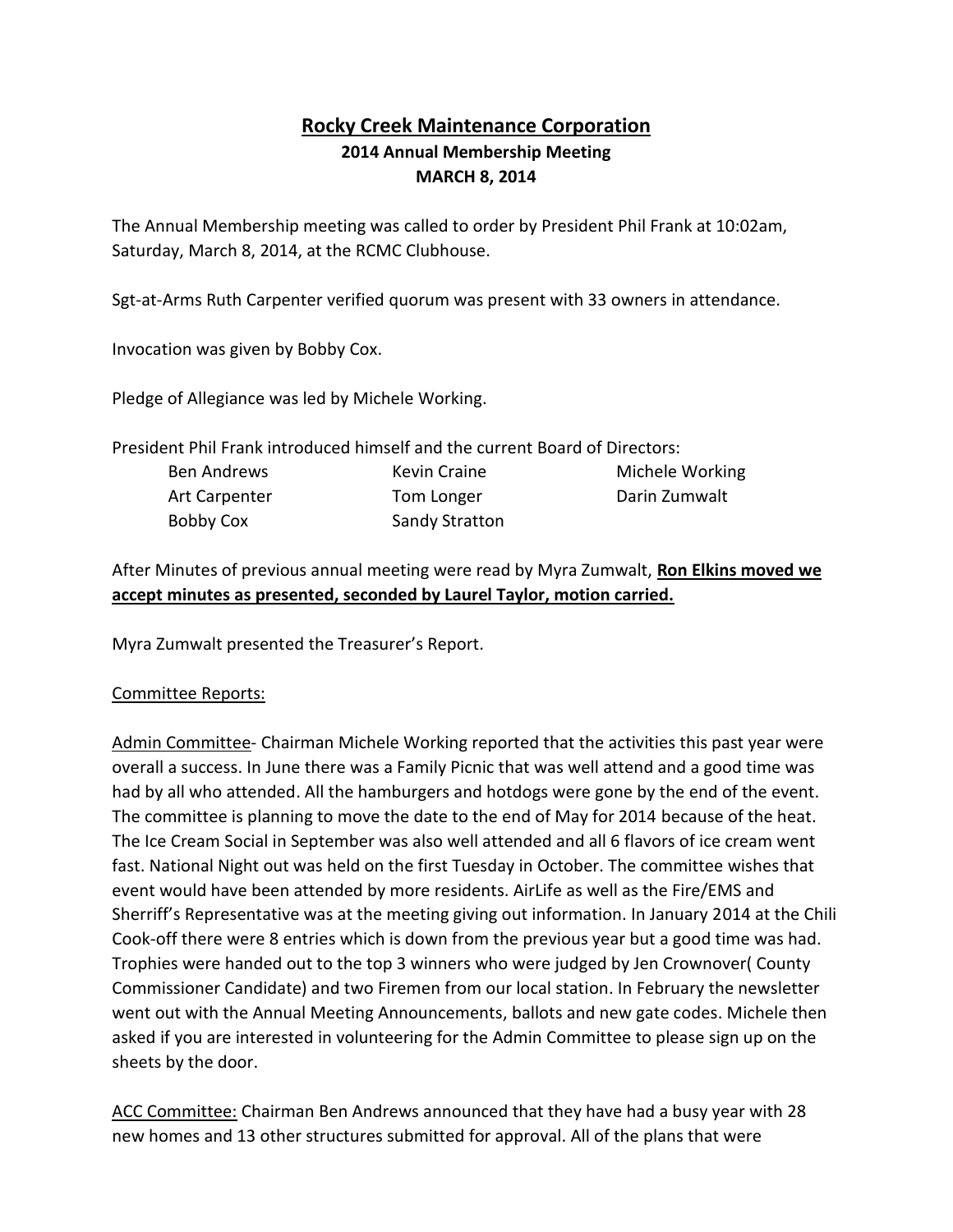submitted were approved by his committee. He announced that we have very few complaints which meant we must have happy neighbors.

Finance Committee: Chairman, Sandy Stratton presented the 2014 budget which the Board of Directors Approved at the November 12, 2013 Board of Directors Meeting. She went into detail of the different categories.

Operations Committee: Chairman, Darin Zumwalt announced his Committees various accomplishments during the 2013 year. Which includes; recovering several chaise lounges at the pool, the purchase of 6 new chaise lounges, repair of the bridge from storm damage in October, installing a retaining wall to keep runoff from damaging clubhouse and pool, relocating volleyball court and installing boundaries and triple washed sand with proper drainage, and fence the perimeter of the park property. His Committee is currently working on for 2014; completion of the volleyball court, replacing dilapidated picnic tables and installing a walking trail with funds permitting. He also announced that there will be a community work day on March 22<sup>nd</sup> beginning at 8:30am to clear and burn debris from the storm damage in October. He asked for residents to bring work gloves, wheelbarrows, chainsaws and any other equipment you feel we might need. If you would like firewood, be prepared to haul it off. There are several large oaks that have fallen and need to be disposed of.

Guest Speaker- Steve Salis from AirLife gave a small presentation where he talked about the Guardian Angel Membership Program. He reported his company has flow over 50,000 patients since they began in 1991. They are funded partly by the Baptist and University Health System but that does not limit them as to where they can take patients. They do partner with two other agencies one out of the DFW area and the other in Houston so if you happen to have an accident in those areas your membership covers you there as well. Being residents of Comal County by joining either by mail or by phone you will receive the yearly rate of \$10. You may prepay up to 4 years of service. If you sign-up on the internet please note you may not receive the discounted rate. For more information that are extra forms in the Clubhouse office or you may check out their website at<http://airlifeangel.com/>

State of the Association- Phil Frank announced that this was his last year that he would be retiring after today. He was happy to announce that the HOA is functioning well and that the finances are good. He stated that our HOA Fees only go up every 5 years and that we are one of the few subdivisions that have a great rate and worthwhile amenities. He stated that the Board has been very good stewards of the money and that they have done a lot with a little bit of money. He asked that if you have any ideas that the Board would love to have any input for what they can do to improve living in our neighborhood. Phil gave a plea for residents to please attend the workdays. If we do not have volunteers to attend and get things done we would have to start paying for someone to come and keep our park clean which could get very expensive. He announced that in the news there has been horror stories of POAs. But recent Legislature changes have come about to try to control what POAs can and can't do. Luckily we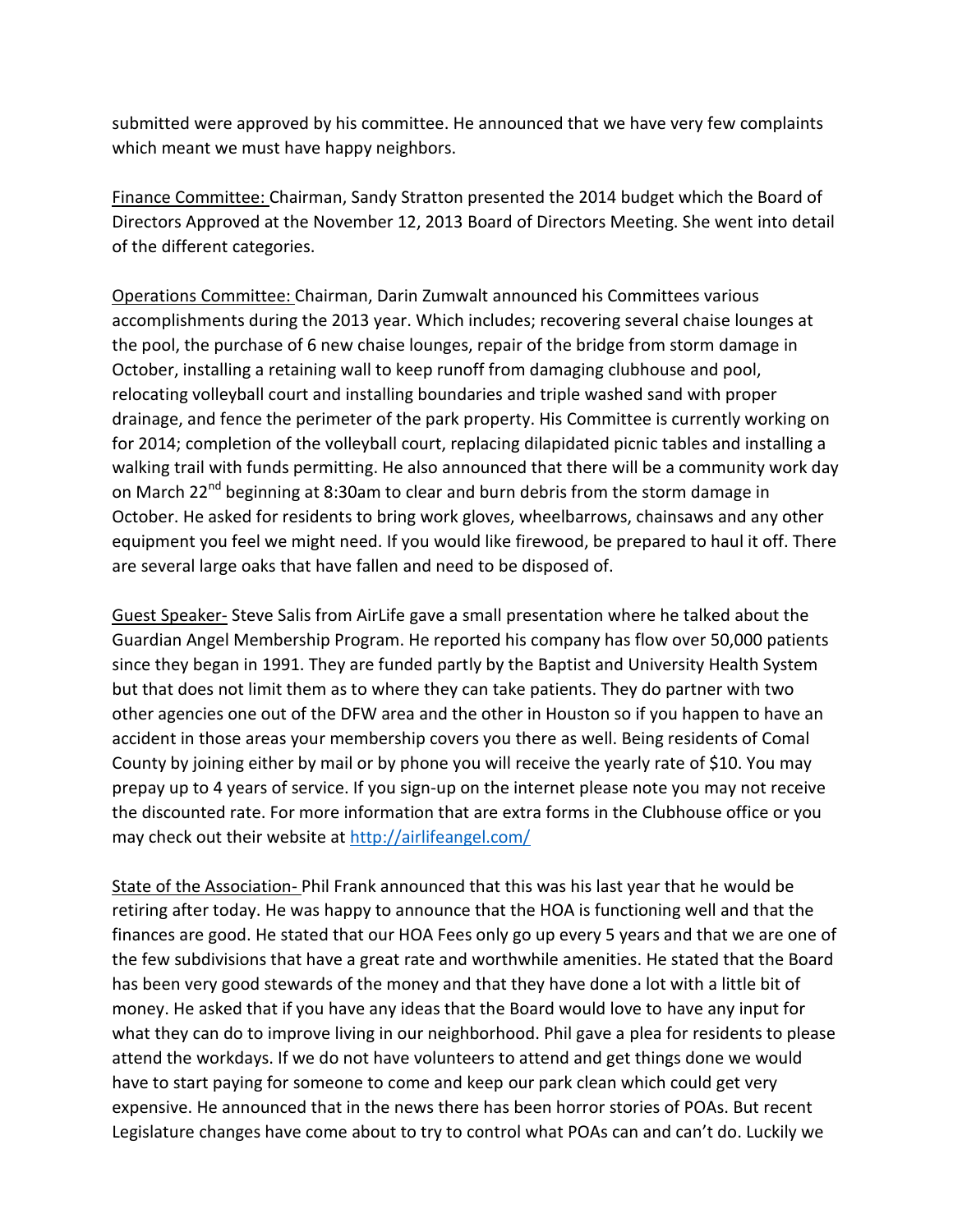did not have to make any changes to our By-Laws because we were already in compliance. The biggest thing we have to contend with is Xeriscaping. Residents that wish to do Xeriscaping will still have to submit plans to the ACC. Remember we still want it to look nice for the people around you who are still your neighbors. Phil reported on the recent article in the newspaper about POAs fining residents that here in our subdivision we do not have a fine system. Phil stated that some POAs use a management company that goes out and looks for things to fine residents on. Lastly he stated he sees good things to come in the future of our Association.

Old Business- 484 Access- This is still ongoing. The Board has been vigorously working for the past 3 years to solve the issue of getting access for property owners who have purchased lots adjacent to 484. Art Carpenter stated that the Board sympathizes with the owners but that there is limited ability for the Board to do anything. Excerpts from the Deed Restriction for Rocky Creek states that *a twenty-five food wide ingress and egress (driveway) and utility easement is reserved along the front property line of each lot facing Hwy. 484. Owners of lots facing Hwy. 484 are restricted from installing or using driveways onto Hwy. 484 other than those provided by the Developer.* This statement was extracted from the deed restriction for Phase 1. It also appears in Phases3-8. This covers all the lots from Rocky Ranch Road to the south end of the subdivision on FM 484, a total of 19 lots. RINCO has done some basic clearing on the 25ft easement for the first 12 lots, but there is no road or driveway installed. Also from the deed *restrictions a twenty-five foot ingress and egress (driveway) and utility easement is reserved along the front property line of lots 268, 269, and 270 facing Hwy. 484. Owners of lots 268, 260, and 270 are restricted against installing or using driveways onto Hwy. 484 other than those provided by the developer.* These lots are all located north of Rocky Ranch Road. Lot 261 has a driveway and RINCO has put in a basic access road for lots 268-270. This would mean that lots 260, 262-267 and lot 271, all with access only to FM 484, are landlocked unless the State authorizes a driveway, which they have said they will not do. It is a shame that these owners have bought properties then found out that they don't have access. TXDOT has stated that they are no longer giving permits for driveways along 484. Property owners have even approached the Board to put in driveways. Unfortunately that is private property and they cannot do that. The only thing that the Board can do is contact the different agencies that are in conjunction with this problem. Mary Elkins announced that she was glad the Board was there for these owners giving them if nothing else moral support.

The Question was asked by Mary Kresha, why people would purchase a piece of property when they know they would have no access. Phil answered they didn't know at the time it was only until they went to get a driveway permit and was denied. The County is the ones who approved the original plat to the subdivision before the new laws went into effect back in 1995. The Board has been working on this issue for 3 years and has recently sent a letter to County Officials asking for help to resolve this matter. It was reported that one of the owners of the lot who can't get access sent a letter to RINCO. They sent a letter back saying they are no longer a part of this subdivision and he was not going to do anything. It is not fair for these property owners to be denied access to their property. Kevin Craine stated that the Developer blames